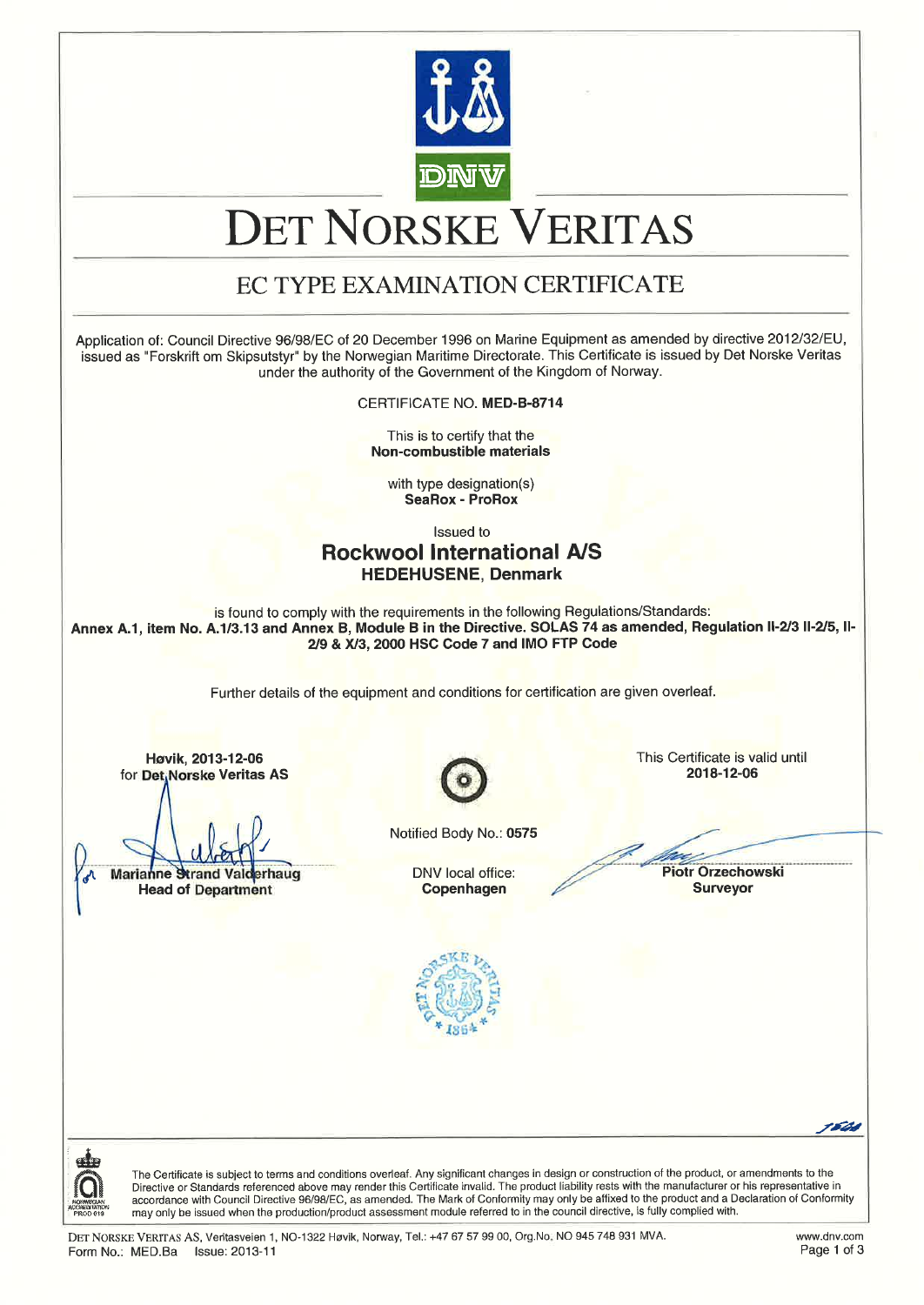

Certificate No.: MED-B-8714<br>Item No.: A.1/3.13 Item No.:<br>Job Id.: Job ld.: 344.1-004158-1

#### Product description "SeaRox - ProRox"

Stone wool products in form of slabs, mats, wired mats, lamella mats and pipe sections.

Products having densities from  $27 - 240$  kg/m<sup>3</sup>.

For further lnformation about trade names and density see appendix to this certificate.

#### Application/Limitation

The product may be used as an integrated part of approved fire resisting divisions only when tested as such.

Each product is to be supplied with its manual for installation and use.

#### **Type Examination documentation**

See appedix to this certificate.

#### Tests carried out

Tested according to IMO 2010 FTP Code Part 1.

#### Marking of product

The product or packing is to be marked with name of manufacturer, type designation, MED Mark of Conformity and USCG approval number if applicable (see below).

#### Mark of Conformity

The manufacturer is allowed to affix the Mark of Conformity according to Article 11 in the Council Directive 96/98/EC on Marine Equipment and shall issue a Declaration of Conformity, only when the module D or E or F of Annex B in the same directive is fully complied with.

Module D: The quality system for production and testing shall be approved by the Notified Body.

- Module E: The quality system for inspection and testing shall be approved by the Notified Body.
- Module F: Compliance of the products to type as described in this EC Type-Examination Certificate must be verified by the Notified Body who also shall issue a Certificate of Conformity.

#### USCG Approval

An U.S. Coast Guard approval number will be assigned to the equipment when the production module has been completed and will appear on the production module certificate (module D, E or F), as allowed by the "Agreement between the United States of America and the EEA EFTA states on the mutual recognition of certificates of conformity for marine equipment" signed 17 October 2005.



YE 6h